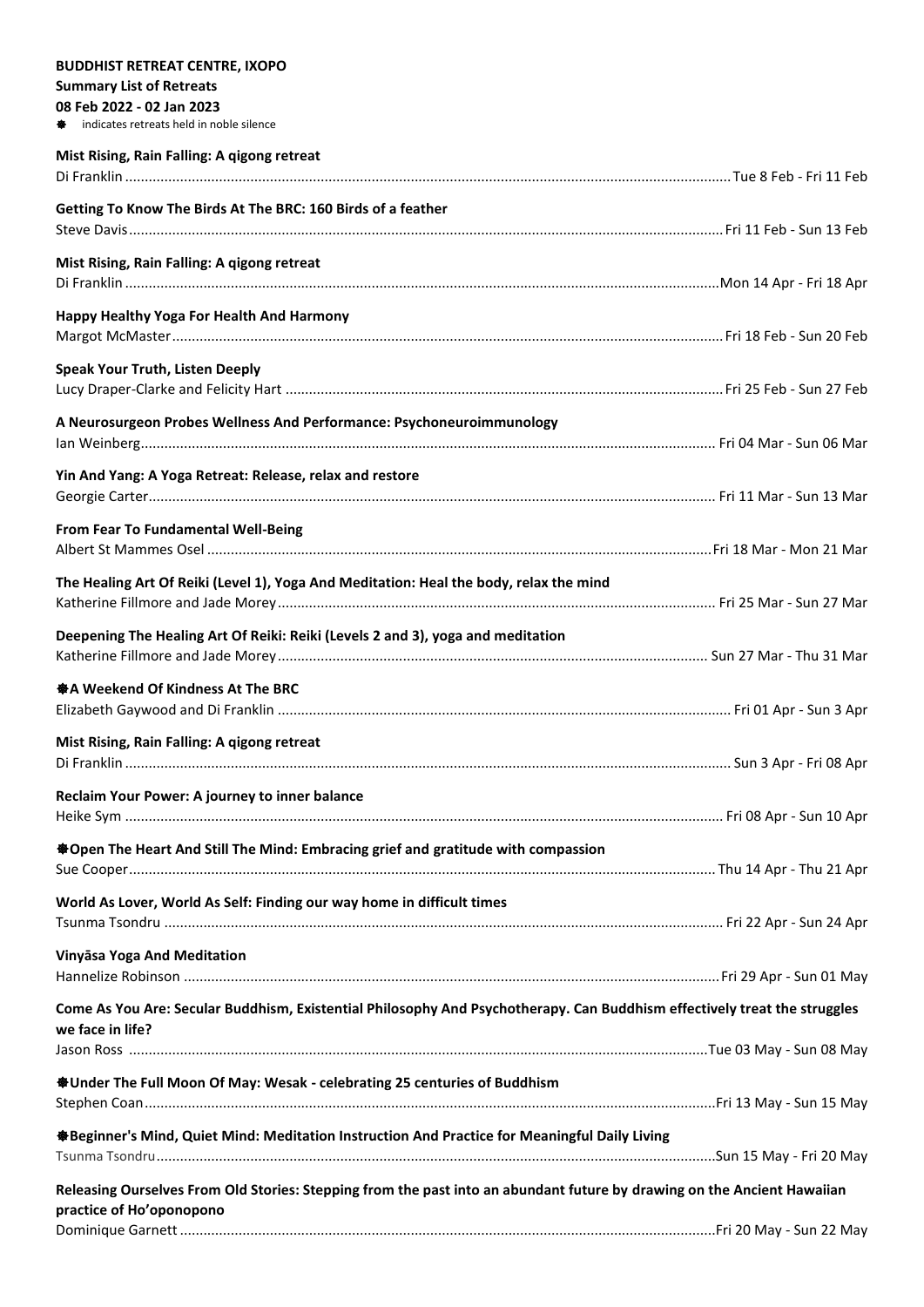| Systems Constellations: Healing Trauma Through Restoring Strengths And Creativity                                               |  |
|---------------------------------------------------------------------------------------------------------------------------------|--|
| The Heart And Art Of Awakening - Part 1: Shift your life though presence and art                                                |  |
| The Heart And Art Of Awakening - Part 2: Going deeper                                                                           |  |
| The Sacred Feminine: Empowering the feminine with yoga, meditation and your astrological moon                                   |  |
| An Introduction To Mindfulness Based Living: "Knowing the present"                                                              |  |
| <b>Cultivating Mind-Heart Resonance Through Emotional Intelligence And Mindfulness</b>                                          |  |
| Iyengar Yoga: Nudging the body into shape and health                                                                            |  |
| Iyengar Yoga: Deepening your practice                                                                                           |  |
| *Saying Yes To Life - Finding The Divinity Within Ourselves: How having 'faith' can help us live wholeheartedly in the midst of |  |
| a challenging and uncertain world                                                                                               |  |
| <b>Gardening For Happiness: The Basics Of Gardening</b>                                                                         |  |
| <b>Ethical Investing For Sustainability</b>                                                                                     |  |
| An Antidote To Insecurity                                                                                                       |  |
| <b>Traditional Hatha and Raja Yoga</b>                                                                                          |  |
| Anger - On The Path Of Love                                                                                                     |  |
| Finding And Keeping Your Centre: Taking Care Of Ourselves In Order To Be Of Service To Others                                   |  |
| A Weekend Of Hatha Yoga: Rekindle Your Life Energy                                                                              |  |
| Moving Meditation: Cultivating The Four Energies Of Tai Chi                                                                     |  |
| <b>Relaxation: Opening And Relaxing The Heart And Mind</b>                                                                      |  |
| Working With The Elements: Enquiry Into Ourselves And The World Around Us Through A Deeper Understanding Of Our                 |  |
| <b>Environment</b>                                                                                                              |  |
| A Yin Yoga Retreat: Restorative Yoga                                                                                            |  |
| The Body Has Something To Say: Exploring Our Thinking Bodies Through Yoga, Meditation And Therapeutic Reflection                |  |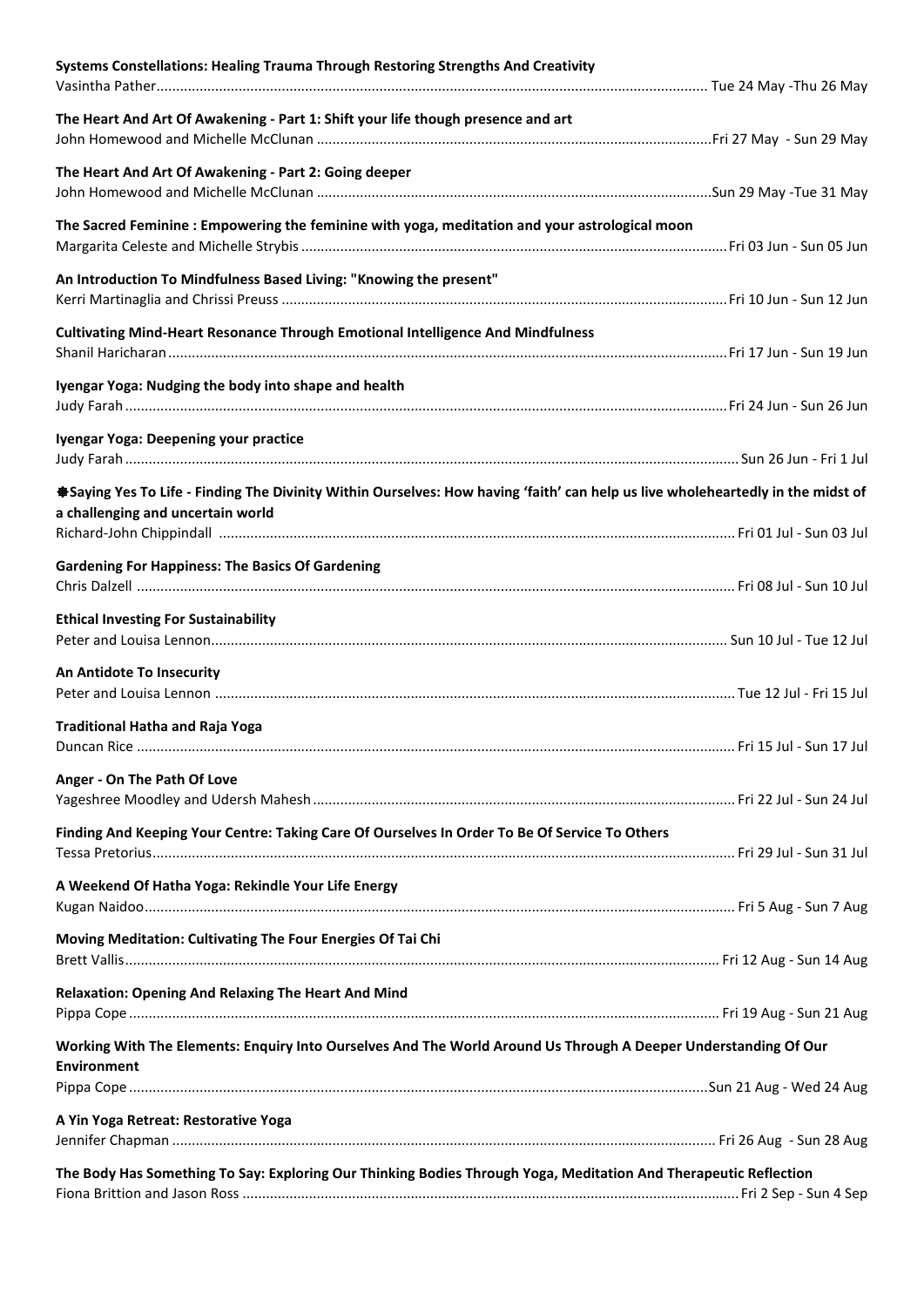| Nia - Retreat Through Dance: Curating Life As Art                                                                                             |  |
|-----------------------------------------------------------------------------------------------------------------------------------------------|--|
| A Taste of Somatics: Feeling And Healing The Body From Within                                                                                 |  |
| Mark Making - The Essence Of Calligraphy. A gentle introduction to formal Western calligraphy                                                 |  |
| Healing The Family Tree: An Ancestor And Us Writing Retreat                                                                                   |  |
| Between First In-Breath And Last Out-Breath: The Art Of Story-telling                                                                         |  |
| The Moon At The Window - A Silent Retreat With Ryokan                                                                                         |  |
| <b>Yinsight Yoga: Yin Yoga And Mindfulness Meditation</b>                                                                                     |  |
| Stand Like A Tree To Power Up Your Chi                                                                                                        |  |
| Life Tides And Word Links: A Course In Poetry                                                                                                 |  |
| Root Memoir Course: Exploring Nature And Nurture                                                                                              |  |
| Yin And Yang: A Yoga Retreat: Release, Relax And Restore                                                                                      |  |
| "You Can't Fill The Hole In Your Heart With Food"And Other Things - Jan Chozen Bays Mindful Eating: The hidden gifts of our<br>compulsions    |  |
|                                                                                                                                               |  |
| <b>Yin And Restorative Yoga</b>                                                                                                               |  |
| At Ease in Mind and Body: An Introduction To Qigong                                                                                           |  |
| Original Condition - A Meditation And Movement Retreat: Learn To Reframe Intimacy Through Meditation, Mindful And<br><b>Creative Movement</b> |  |
| <b>ADD</b> Quiet Mountain, Clear Sky: Meditating With Calmness And Clarity                                                                    |  |
| The Roots Of Sacred Drumming: Exploring Natural Rhythms                                                                                       |  |
| Yoga Mind, Body And Breath: A Journey Of Self-Discovery                                                                                       |  |
| A Neurosurgeon Probes Wellness And Performance: Psychoneuroimmunology                                                                         |  |
| Shibuie - When Beauty Happens Accidentally: Sumie and Raku - Japanese brush painting and pottery                                              |  |
| Grounded In Space: A Weekend Of Tai Chi And Qigong                                                                                            |  |